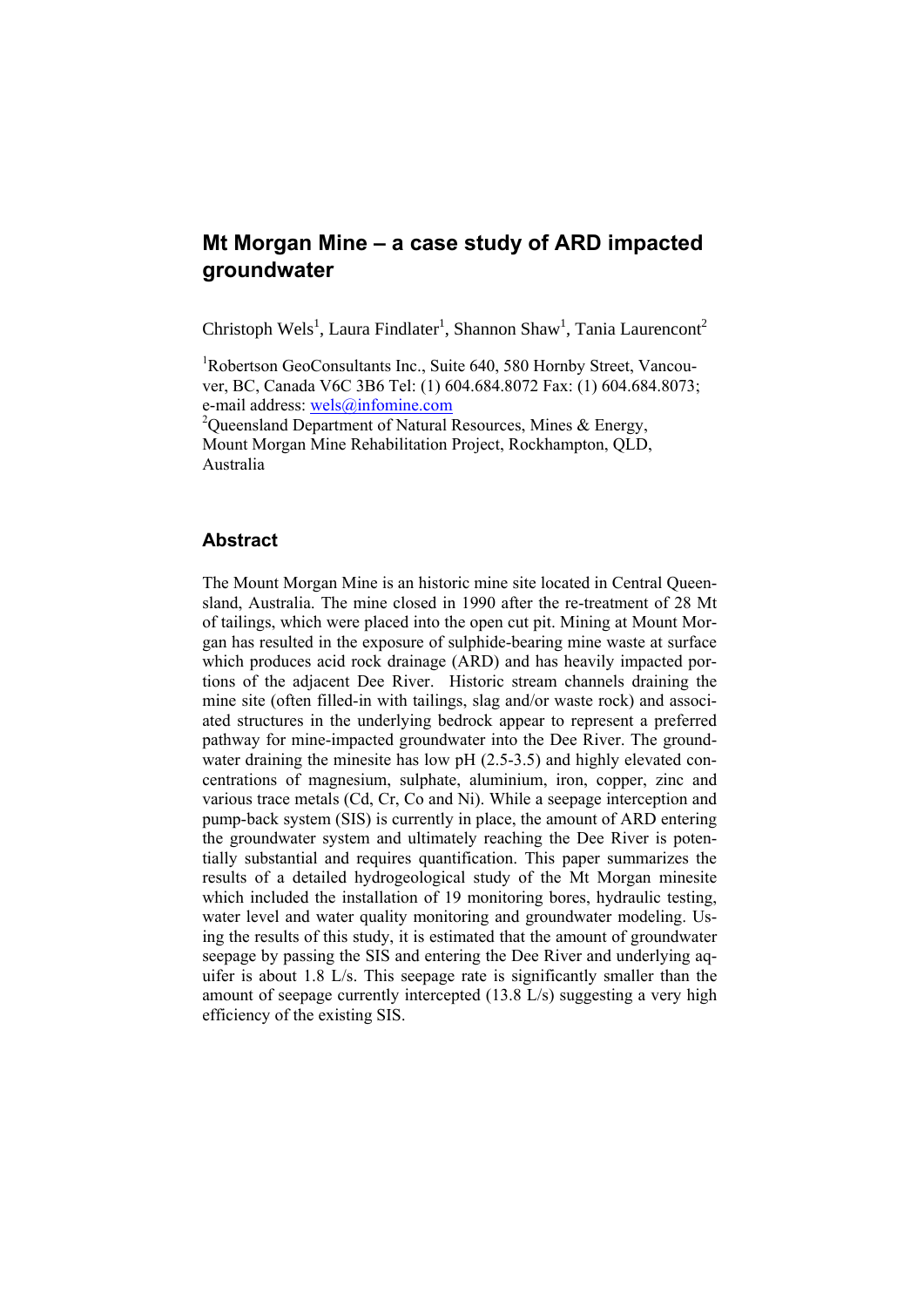## **1 Introduction**

The Mount Morgan Mine is an historic minesite, located 40 km SSW of Rockhampton, in Central Queensland, Australia (Fig. 1). The mine site is adjacent to the Dee River, which flows between the mine and the township of Mount Morgan, into the Don and Dawson Rivers and thence into the Fitzroy River. Mining commenced at this site in 1882 to recover gold, but considerable quantities of silver and copper were also discovered. During the 108-year life of the mine approximately 262 t of gold, 37 t of silver and 387,000 t of copper were recovered from underground and open cut operations. The mine closed in 1990 after the re-treatment of 28 Mt of tailings.

The site is characterised by the environmental problems associated with Acid Rock Drainage (ARD), which impact the site and the Dee River downstream of the mine. In January 2000 the Department of Mines & Energy (now NRM&E) proposed a 10-year conceptual plan for rehabilitating the site and embarked on a 2-3 year program of studies to identify the key contaminant sources, understand water movement on-site and impacts on the Dee River, and to develop a range of rehabilitation scenarios (Unger and Laurencont 2003).

As part of this program, a detailed hydrogeological investigation was initiated in 2003. The primary objectives of this study were (i) to quantify the amount of seepage by-passing the existing seepage interception system and entering the Dee River and (ii) to provide guidance in the overall site rehabilitation strategy. This paper summarizes the results of the initial field investigation.

## **2 Background**

### **2.1 Climate and Hydrology**

The climate at the site is seasonal, with average maximum daily temperatures ranging from 32°C in January to 23°C in July (OKC 2002). The long-term average annual rainfall is approximately 740 mm with a large amount of the annual rainfall occurring during the wet summer months (November – May). The long-term average annual potential evapotranspiration (PET) is estimated to be about 1840 mm.

The Mount Morgan minesite is located in the Dee River catchment. The areas disturbed by mining lie on the west side of the Dee River for a distance of approximately three kilometers downstream from its junction with Dairy Creek (Fig. 1). The total minesite catchment area contributing runoff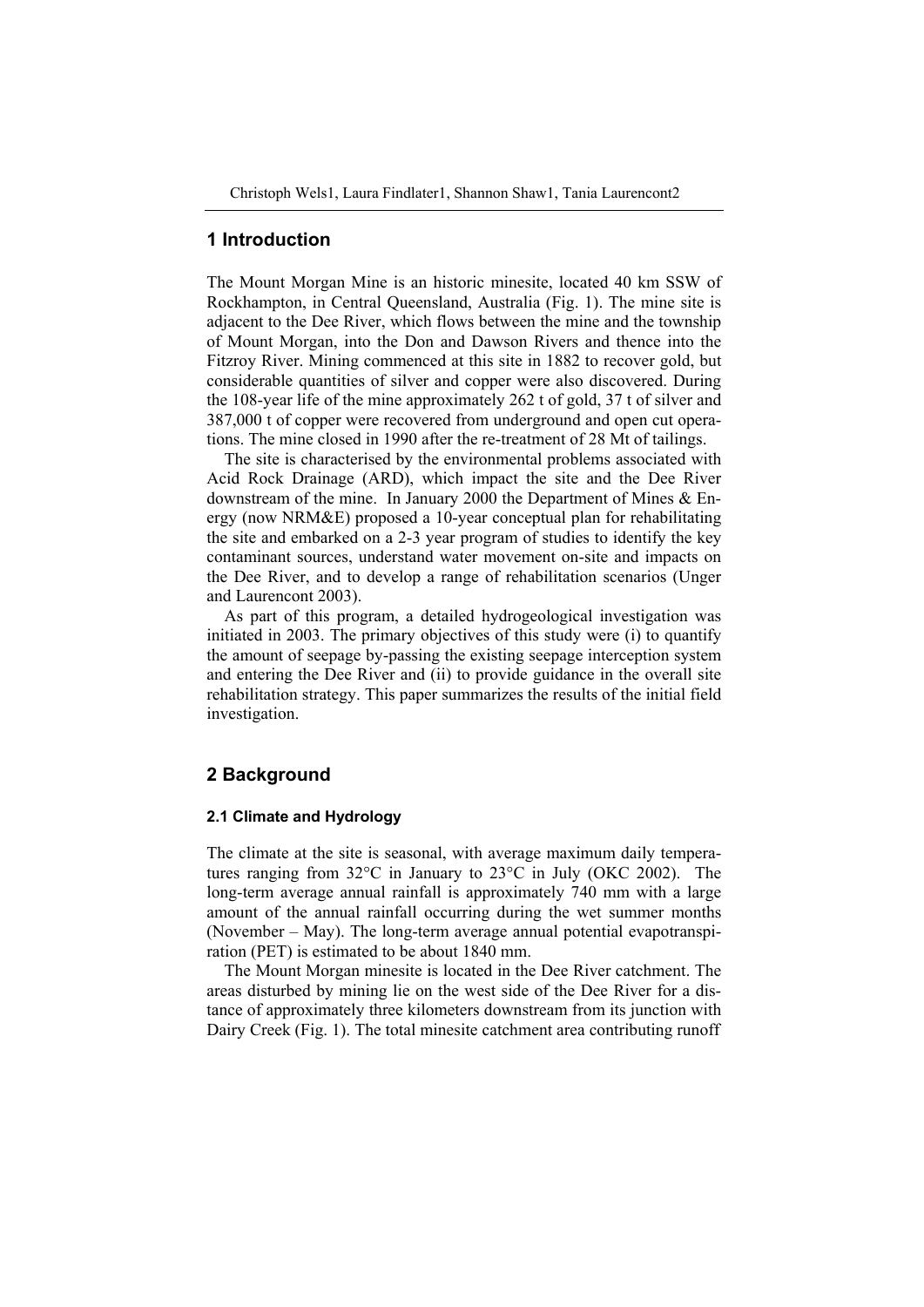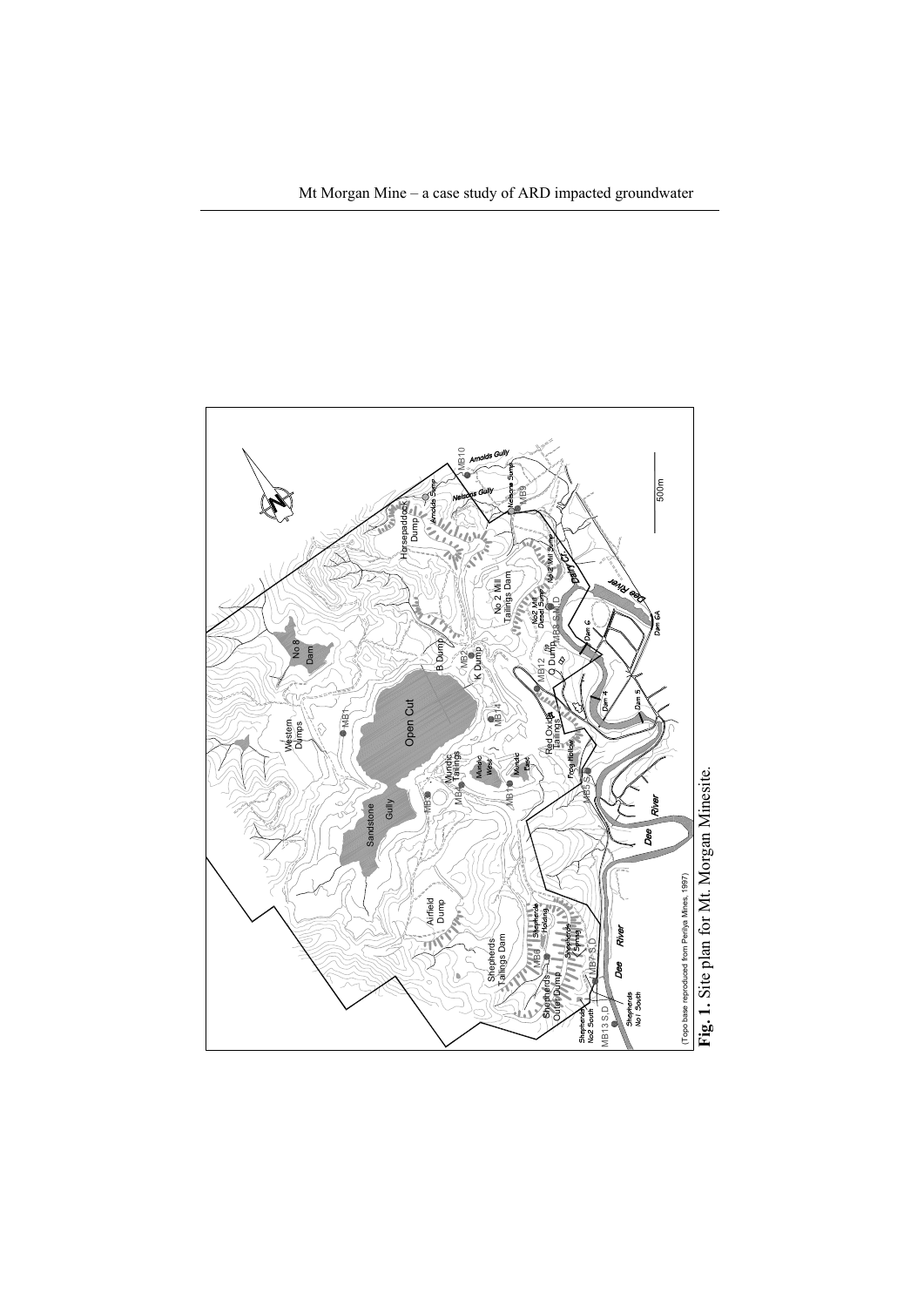to the river is estimated to be  $3.5 \text{ km}^2$  (EWL Sciences 2001).

The streamflow in the Dee River is highly seasonal with short duration runoff events (i.e. a few days of peak flows ranging from  $25$  to  $>250$ ML/day) typically during the wet season and extended periods of no, or near-zero, surface flow during the remainder of the year (EWL Sciences, 2001).

#### **2.2 Geology**

The geology of the Mount Morgan gold-copper deposit has been described in detail by Taube (1990, 2000). The major lithological units encountered on the minesite include the Mount Morgan tonalite, the banded mine sequence (interbedded tuff, sediments, chert and jasper) and the upper and lower mine pyroclastics (quartz feldspar lithic tuff). The latter three units comprise the mine corridor volcanics. The Mount Morgan orebody occurs at and below the level of the banded mine sequence, extending well down into the lower mine pyroclastics.

All of the country rock formations are considered to have no primary permeability and any secondary permeability is believed to be controlled by structure (fractures and/or faults). No information, however, was available on the hydrogeological properties of these structures and/or associated fractures. The area is also cut by a series of north-west and north-east trending dykes that serve to compartmentalize the area and further inhibit deeper groundwater discharge from the minesite (Forbes 1990 quoted in Water Studies 2001).

#### **2.3 Mine Waste Units**

Figure 1 shows the various mine waste units, including the open cut pit and sandstone gully (both now flooded), various overburden and waste rock units and historic tailings dams. Table 1 lists the estimated tonnage of waste rock and tailings stored in the various mine waste containment units (after Taube 2000). The open cut was excavated into the northern flank of the Mundic drainage. It has a surface area of approximately 34.5 Ha and maximum depth of approximately 200 m (relative to the current rim). The open cut was backfilled between 1982 and 1990 with 28 Mt of retreated tailings, the majority of which was removed from Sandstone Gully.

The "Sandstone Gully" represents a wide valley in the upper reach of Mundic Creek, which was historically used as a repository for tailings. Starting in 1982, the historic tailings were dredged from Sandstone Gully and treated using the carbon-in-pulp (CIP) process before being backfilled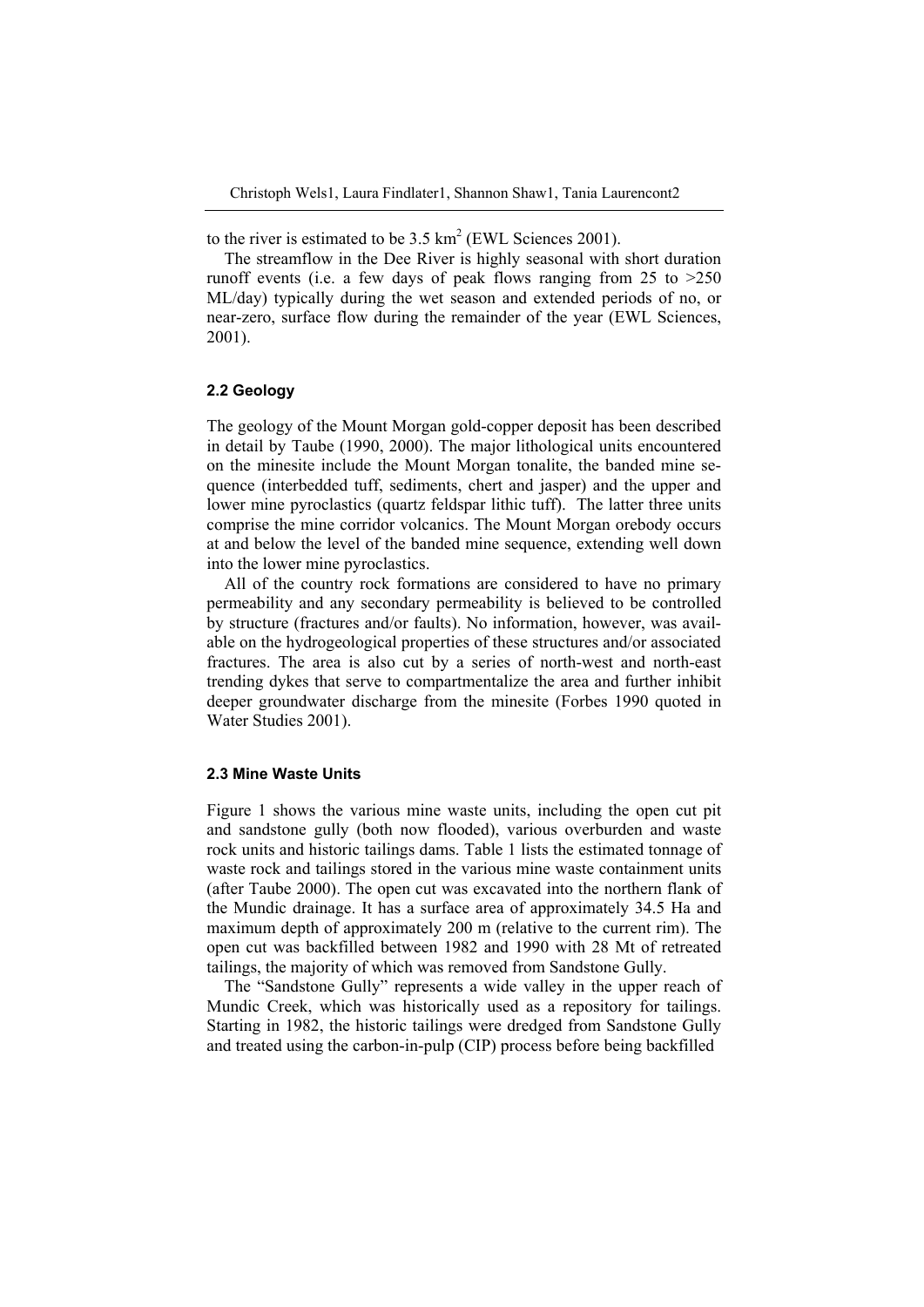| Waste Rock Unit      | Estimated    | Tailings Unit             | Estimated    |
|----------------------|--------------|---------------------------|--------------|
|                      | Tonnage (Mt) |                           | Tonnage (Mt) |
| Horse Paddock Dump   | 15           | Reprocessed Tai-          | 28           |
|                      |              | lings $(OCSG)^a$          |              |
| Airfield Dump        | 24           | Mundic Red Tai-           | 0.63         |
|                      |              | lings                     |              |
| Western Dump         | 25           | Mundic Grey Tai-          | 0.97         |
|                      |              | lings                     |              |
| Shepherds Dump       | 21           | No. 2 Mill Tailings       | 2.1          |
| B&K Dumps (& others) | 8.4          | <b>Shepherds Tailings</b> | 3.9          |
|                      |              |                           |              |

**Table 1.** Summary of mine waste units, Mount Morgan Mine.

a. OCSG = Open Cut & Sandstone Gully.

into the open cut. After final closure in 1990, the partially backfilled open cut (and Sandstone Gully) were allowed to flood further by natural inflows (surface runoff and groundwater inflow) and by pumping ARD impacted seepage back into the open cut.

The overburden and waste rock was placed in five major containment areas (Fig. 1). The bulk of waste rock from the Open Cut is estimated to be acid-forming based on the depth of weathering of the original profile. This material contains up to 10% sulfur with the major sulphide minerals being pyrite, chalcopyrite, and pyrrhotite (EWL Sciences, 2001). Since waste types were not segregated during mine life, it can be presumed that all areas of waste rock on site are potentially acid-generating with very low acid-neutralising capacity.

The Mundic tailings were placed into the historic drainage channel of Mundic Creek (between the open cut and Frog Hollow), whereas the other tailings were placed into tailings dams (see Fig. 1 for location). Anecdotal evidence suggests that tailings were initially deposited in the Mundic drainage without proper containment. EWL Sciences (2001) reviewed limited geochemical testing data available for the tailings material. Elutitration tests showed that the Mundic Red tailings were unreactive whereas the Mundic Grey tailings are highly reactive and can release significant amounts of sulphate, iron, aluminium and copper. As much as 50% of the released copper was readily leachable during the initial washing step (EWL Sciences 2001).

#### **2.4 Seepage Interception System**

Acidic seeps have been observed discharging from the various mine waste units for an extended period. Over the years, the mine operators developed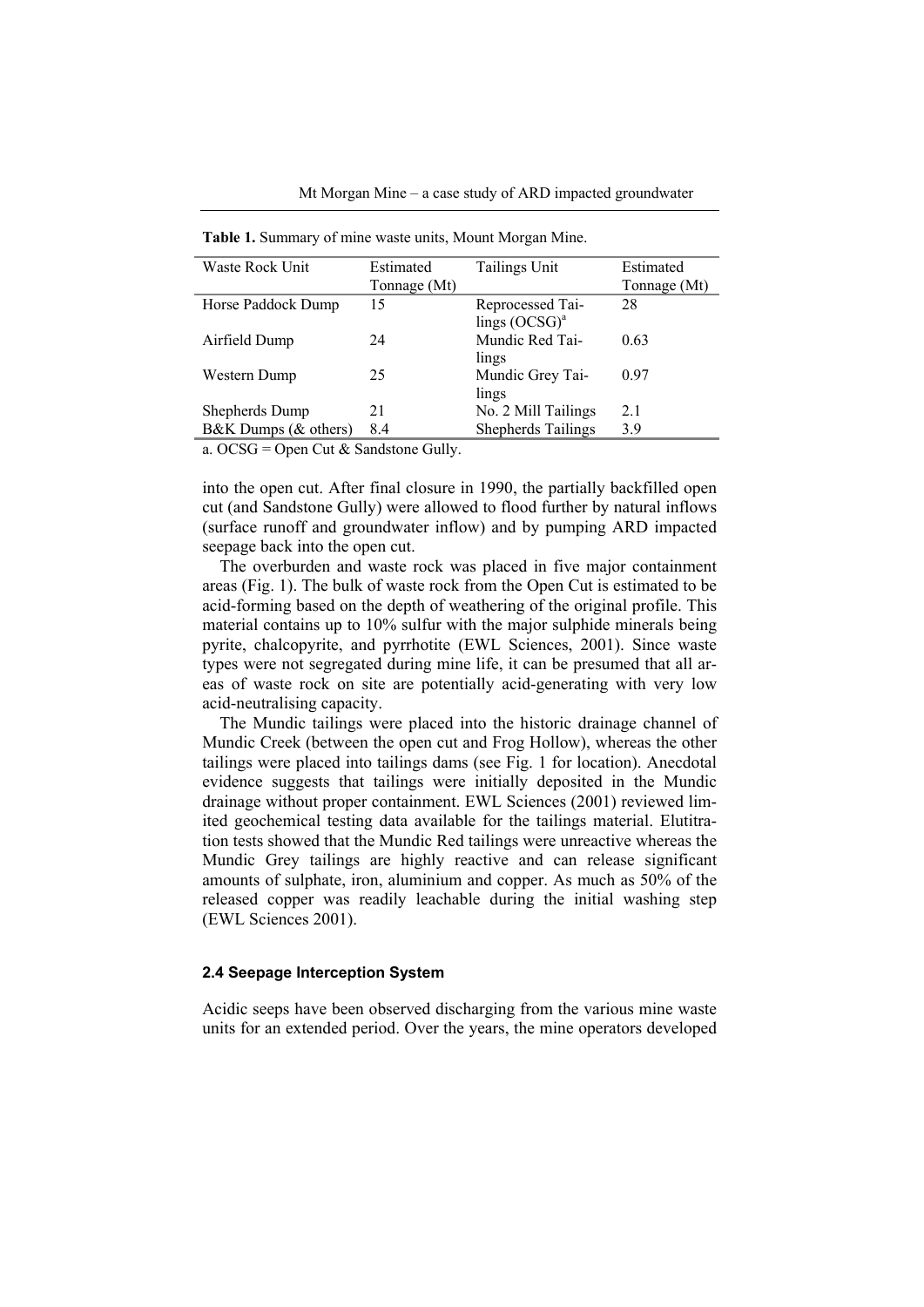a seepage interception system (SIS) to capture acidic seepage and pump it back to the open cut pit. The SIS consists of 8 sumps, which collect toe seepage and/or shallow groundwater. Most sumps are located along the eastern edge of the mine waste units, often located within original creek channels, in which mine waste had been placed.

The majority of seepage at Mount Morgan is collected in the Mundic Creek area, i.e. in the sumps referred to as "Mundic West" and "Frog Hollow" (see Fig. 1 for location). These sumps are located in the Mundic creek valley, originally draining Sandstone Gully. This valley was historically used for tailings discharge and was subsequently overdumped with as much as  $\sim$ 50 m of waste rock and slag. The majority of seepage intercepted in Mundic West  $(\sim 7 \text{ L/s})$  and Frog Hollow  $(\sim 4-6 \text{ L/s})$  is believed to be originating from the backfilled open cut pit/sandstone gully.

# **3 Field Investigation**

A detailed field investigation was carried out between May and July 2003, consisting of drilling, monitoring well installation, hydraulic testing and water quality sampling. Subsequently, a routine monitoring programme was implemented to determine seasonal variations in groundwater levels and groundwater quality.

### **3.1 Methods**

In total, 19 monitoring wells were drilled and completed as a part of the field investigation (see Fig. 1 for location). Down-hole percussion drilling was carried out for the majority of wells completed in natural formation, while a 127 mm TUBEX system was used for bores completed in loose, unconsolidated alluvium or mine waste material. In all boreholes, air was used as a "drilling fluid" to determine the yield and water quality (pH and electrical conductivity) of groundwater encountered at different depths.

Slug tests and/or pump tests were performed on the majority of monitoring wells to obtain estimates of the in-situ hydraulic conductivity (K) of the materials in the vicinity of the well. The slug tests were interpreted us ing the Bouwer and Rice (1976) and the Cooper et al (1967) analytical methods. Air-lift 'pump tests' were performed on selected high yielding bores. The pump test data were analysed using the Cooper and Jacob method (1946), which allows an estimation of transmissivity ( $= K x$ screen length) from the maximum drawdown observed.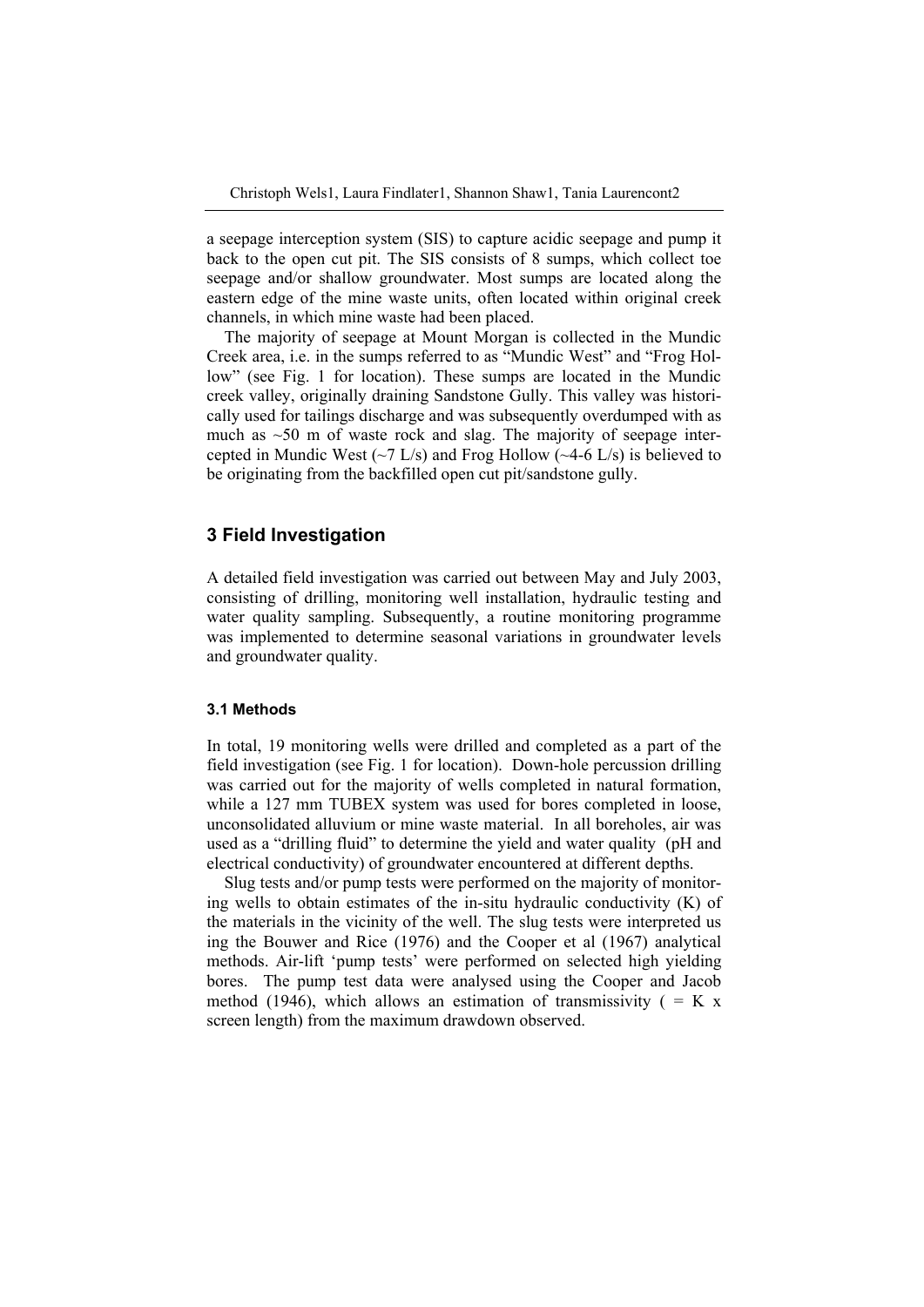Routine water quality monitoring (quarterly sampling) of the bores commenced in June 2003 (MB3 and MB4 were first sampled in October 2003). Additional samples were taken in seeps and sumps across the site (representing part of the SIS) and at several private wells on the east side of the Dee River (representing "background" water quality). All samples were analysed by ALS Environmental Laboratories in Brisbane. Laboratory measurements include bulk parameters (pH, alkalinity and acidity), major cations and anions (sulfate, chloride, calcium, magnesium, sodium, potassium) and dissolved metals (Al, As, Be, Cd, Co, Cr, Cu, Fe, Mn, Ni, Pb, Sb, Se, and Zn). Major chemistry parameters were determined on the raw (unfiltered) sample while dissolved metals were determined on filtered (0.45 mm), acidified, sub-samples.

#### **3.2 Results**

### *3.2.1 Hydrostratigraphy*

Drilling confirmed the spatial distribution of the major lithologies (volcanics and intrusives) described by others. In both lithologies, the profile consisted of  $\sim$ 2-10m of unconsolidated material (in-situ weathered saprolite and/or alluvium/colluvium) over 5-10 m of fractured bedrock over competent (tight) bedrock.

The results of hydraulic testing are summarized in Table 2. The various hydrostratigraphic units showed characteristic differences in permeability. The permeability of the saprolite is controlled by the fines content and varies from 7 x  $10^{-7}$  m/s in clay rich material (MB7S) up to 1 x  $10^{-6}$  m/s in coarser material (MB11). Higher permeabilities were observed in shallow monitoring wells MB5S and MB8S and are believed to reflect the presence of historic (coarse) tailings within the screening interval. The alluvial deposits in the Dee River and the underlying fractured bedrock have a relatively high hydraulic conductivity  $(5 \times 10^{-6} \text{ to } 1 \times 10^{-5} \text{ m/s})$  and are therefore capable of transmitting significant quantities of groundwater relative to Dee River baseflow.

The lowest K values ( $\sim$ 2 x 10<sup>-7</sup> m/s) were obtained for the deeper, tight volcanic bedrock with very limited fracturing and/or weathering (e.g. MB4D, MB8D and MB5D). Generally, higher K values  $(1 \times 10^{-6} \text{ m/s})$ were obtained for wells screened in fractured, minimally altered tonalite (MB10). The permeability of the fractured tonalite may be generally higher than in the fractured volcanics because the volcanics weather to clay, which would tend to seal individual fractures.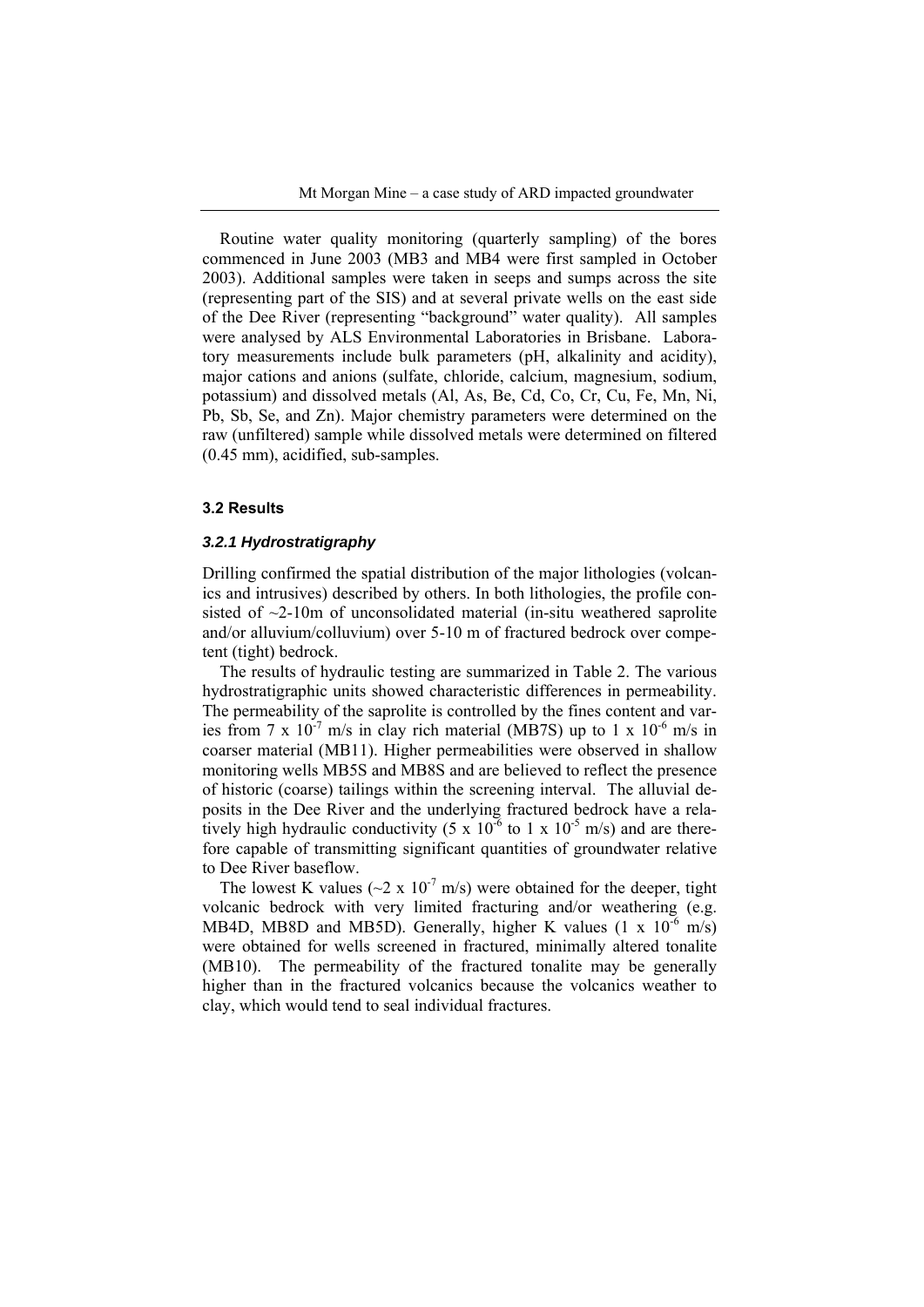#### *3.2.2 Groundwater Levels*

Groundwater flow is inferred to follow natural topography, with groundwater flowing from the mine site in an easterly direction towards the Dee River Valley (Fig. 1). The primary source of recharge for the local groundwater system is inferred to be seepage from the various mine waste units, in particular seepage from the flooded Sandstone Gully/Open Pit along the historic Mundic valley and seepage from the Shepherds and No. 2 Mill Tailings Dams (Fig. 1). Seepage from the various waste rock dumps may also contribute significantly to groundwater recharge.

The hydraulic gradients vary considerably across the site, ranging from  $\sim$ 2% in the Mundic delta (near Frog Hollow) to as high as  $\sim$ 10% in the Shepherds reach. In general, the hydraulic gradients correlate fairly well with pre-mining topography with higher gradients observed along the steeper side slopes and smaller hydraulic gradients observed along the flatter drainage channels (Arnolds Creek, Nelsons Creek) and the Dee River valley.

The nested monitoring wells installed in the vicinity of the Dee River indicate only very small (or negligible) upward hydraulic gradients, suggesting that deeper groundwater originating from the Mt Morgan minesite is not discharging directly into the Dee River. Instead, the deeper groundwater (in fractured bedrock) is discharging into a more permeable aquifer along the Dee River valley.

Little information on groundwater flow is available for the upland areas (upgradient of the Sandstone Gully/Open Pit). No water was encountered during drilling of MB1 (located immediately up-gradient of the open cut, see Fig. 1) to a depth of 55 m, some 2 m below the lake level in the open pit. The monitoring well has remained dry since start of monitoring suggesting that the groundwater flow in the upland areas might be limited to small, perched zones in valley fill and/or occurs at greater depth in bedrock.

### *3.2.3 Groundwater Quality*

The groundwater quality observed at Mt Morgan is summarized in Table 2. The water quality of the open cut, selected sumps and the Dee River is shown for comparison. Most groundwater on the Mt Morgan mine site is heavily impacted by acid rock drainage (ARD) from various sources (open cut, waste rock and tailings seepage) resulting in highly elevated TDS relative to background water quality in the area. The dominant ions are generally sulphate, magnesium, calcium and (if acidic) aluminium. The extent of acidification (and thus metal concentrations) in the local groundwater var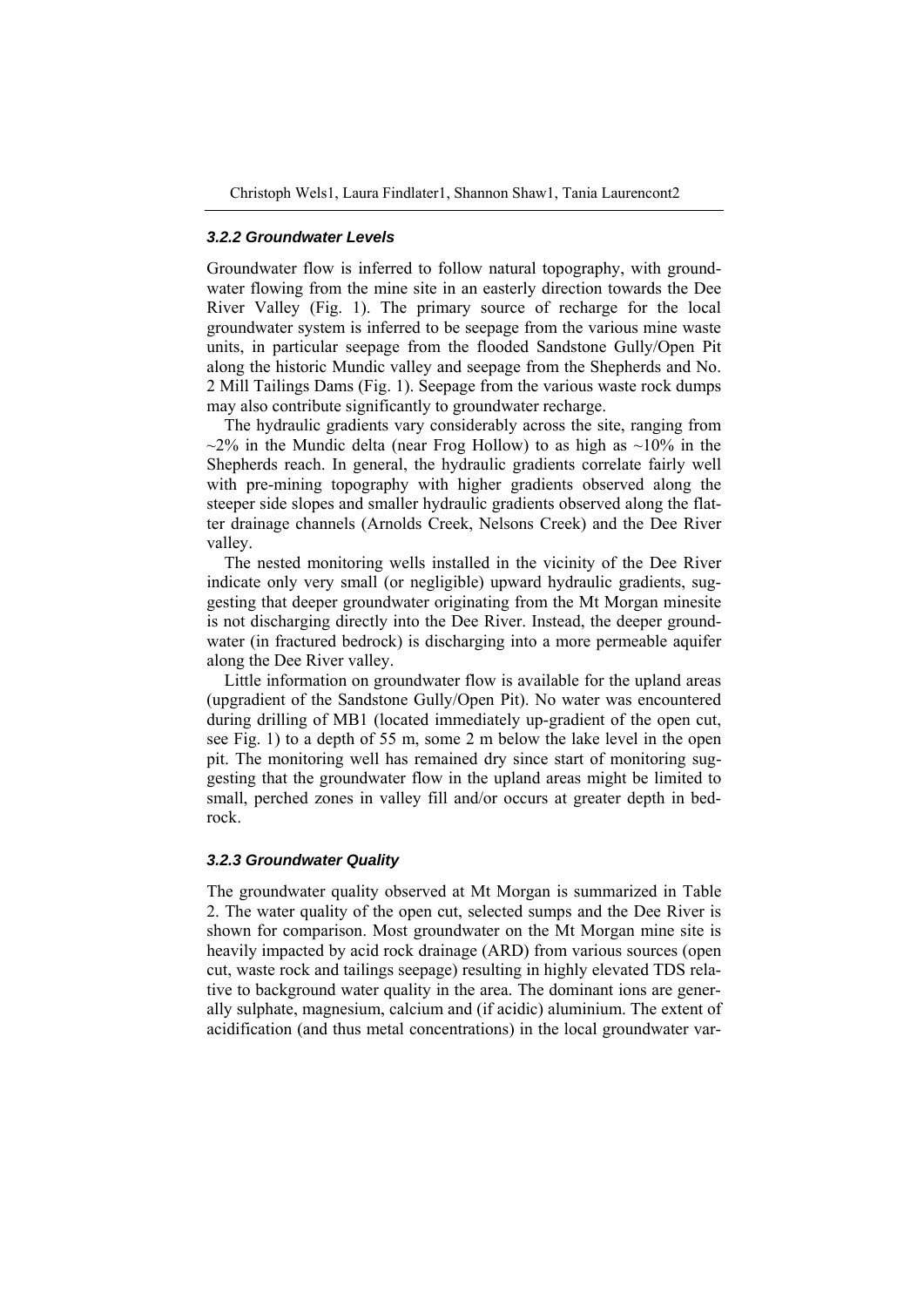ies significantly depending on the proximity to ARD sources and/or buffering capacity of the local lithology. As a first approximation, the groundwater on the Mt Morgan mine site can be grouped into four categories according to the degree of impact by ARD:

- 1. Type 1: Highly acidic groundwater with low pH (<4.0), very high acidity  $(>3,000 \text{ mg/L } CaCO<sub>3</sub>)$  and highly elevated concentrations of dissolved metals (in particular Al, Fe, Cd, Cu, Mn and Zn);
- 2. Type 2: Acidic groundwater with low pH (<5.0), moderate to low acidity  $(\leq 3.000 \text{ mg/L } CaCO_3)$  and highly variable concentrations of dissolved metals (typically low in Al, Cu and Zn but elevated in Fe and Mn);
- 3. Type 3: Buffered groundwater with elevated pH (>5.0), high to moderate alkalinity  $\left( \langle 1,000 \rangle \right)$  mg/L CaCO<sub>3</sub>) and low concentrations of most dissolved metals (except Mn);
- 4. Type 4: Un-impacted groundwater with circum-neutral pH (7.0-8.0), moderate to low alkalinity ( $\leq 500$  mg/L CaCO<sub>3</sub>) and low TDS (including dissolved metals).

Note that Type 4 groundwater was not encountered on the mine lease but is inferred to be present upgradient of all mine-impacted areas (based on water quality observed in "background" wells located off the mine site).

Despite the overall impact of ARD, the groundwater quality shows significant spatial variation across the mine site. Groundwater in the Mundic & Linda Creek drainage system is generally acidic but shows significant local variability in water quality (predominantly Type 1 and Type 2 water). Groundwater entering the Dee River system in this reach (MB5S/D) has a very poor water quality (very high Al, Cu, Fe, Mn, and Zn) and is clearly impacted by seepage from Mundic Creek and Linda Creek.

Groundwater in the Shepherds Drainage Area is highly acidic (Type 1 water) suggesting limited (or exhausted) buffering capacity in the local bedrock. Groundwater entering the Dee River along the Shepherds reach (at MB7S/D) has very high TDS and acidity and highly elevated dissolved metals (in particular Al, Cu and Zn). This groundwater is likely caused primarily by seepage from the Shepherds Outer Dump.

Groundwater downstream from No 2 Tailings Dam is also acidic with Type 1 water in shallow groundwater (tailings) and Type 2 water in deeper groundwater (bedrock). Groundwater entering the Dee River system in this reach (MB8S/D) shows highly elevated Fe and Mn concentrations and is clearly impacted by seepage from the No. 2 Tailings Dam.

Groundwater in Nelson's Gully (MB9) and Arnold's Gully (MB10) is well-buffered (Type 3 water) with low concentrations of dissolved metals. Carbonate minerals present in the bedrock (tonalite) are responsible for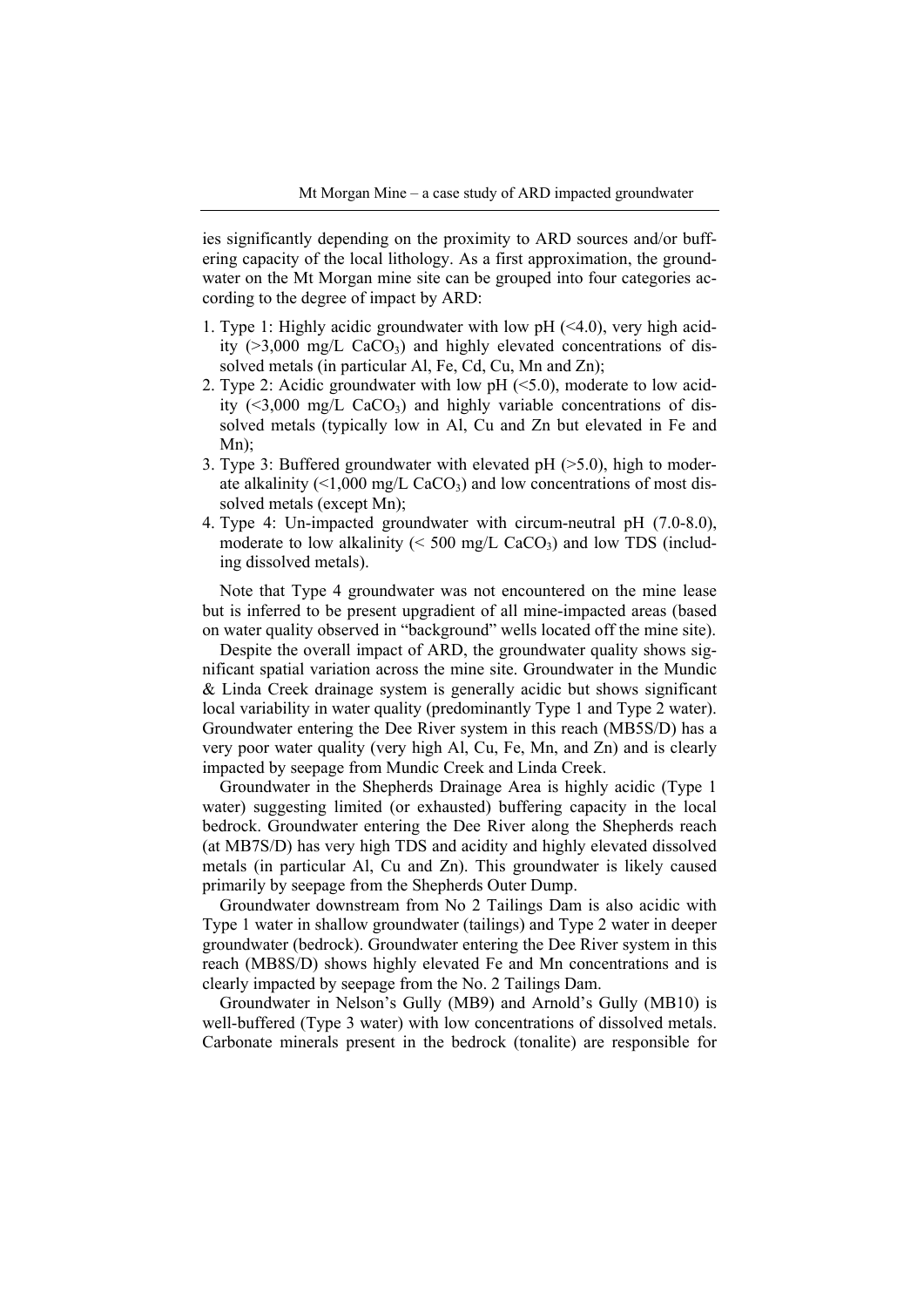| Table 2. Summary of initial water quality survey, June 2003. |                             |                                                                             |                                                             |                                                                    |                   |                                                          |                                                        |                                           |                                        |                                                                          |                                                                   |                                                                                                                                                                                                                                                                                                                 |                                                                                                                                                                                                                                                                                                                                                                                                                             |                                                                                                            |
|--------------------------------------------------------------|-----------------------------|-----------------------------------------------------------------------------|-------------------------------------------------------------|--------------------------------------------------------------------|-------------------|----------------------------------------------------------|--------------------------------------------------------|-------------------------------------------|----------------------------------------|--------------------------------------------------------------------------|-------------------------------------------------------------------|-----------------------------------------------------------------------------------------------------------------------------------------------------------------------------------------------------------------------------------------------------------------------------------------------------------------|-----------------------------------------------------------------------------------------------------------------------------------------------------------------------------------------------------------------------------------------------------------------------------------------------------------------------------------------------------------------------------------------------------------------------------|------------------------------------------------------------------------------------------------------------|
| List of Samples                                              |                             |                                                                             |                                                             |                                                                    |                   |                                                          |                                                        |                                           | <b>Dissolved Metals</b>                |                                                                          |                                                                   |                                                                                                                                                                                                                                                                                                                 |                                                                                                                                                                                                                                                                                                                                                                                                                             |                                                                                                            |
|                                                              |                             | Major Chemistry<br>pH<br>TDS                                                |                                                             |                                                                    | $\overline{C}$    | å                                                        |                                                        | $\tilde{z}$                               | $\overline{z}$                         |                                                                          |                                                                   | $\mathbf{F}$                                                                                                                                                                                                                                                                                                    | Ы'n                                                                                                                                                                                                                                                                                                                                                                                                                         | $\mathbb{Z}^n$                                                                                             |
|                                                              |                             | <b>Agm</b>                                                                  | $\frac{\mbox{Acidity}}{\mbox{mg/L}}$                        | $S$ O42-<br>mg/L                                                   | mg/L              | $\underline{\mathbf{n}\mathbf{g}}\underline{\mathbf{L}}$ | $\frac{\text{Wg}}{\text{m}}$                           | mg/L                                      | mgL                                    | $\frac{1}{2}$                                                            | ಕ ಶ್ವ                                                             | mg/L                                                                                                                                                                                                                                                                                                            | mg/L                                                                                                                                                                                                                                                                                                                                                                                                                        | mg/L                                                                                                       |
| Open Cut - Mundic System                                     |                             |                                                                             |                                                             |                                                                    |                   |                                                          |                                                        |                                           |                                        |                                                                          |                                                                   |                                                                                                                                                                                                                                                                                                                 |                                                                                                                                                                                                                                                                                                                                                                                                                             |                                                                                                            |
| Open Cut                                                     |                             |                                                                             |                                                             |                                                                    |                   |                                                          |                                                        |                                           |                                        |                                                                          |                                                                   |                                                                                                                                                                                                                                                                                                                 |                                                                                                                                                                                                                                                                                                                                                                                                                             |                                                                                                            |
| MB3ª                                                         |                             |                                                                             |                                                             |                                                                    |                   |                                                          |                                                        |                                           |                                        |                                                                          |                                                                   |                                                                                                                                                                                                                                                                                                                 |                                                                                                                                                                                                                                                                                                                                                                                                                             |                                                                                                            |
| $MB4^a$                                                      |                             |                                                                             |                                                             |                                                                    |                   |                                                          |                                                        |                                           |                                        |                                                                          |                                                                   |                                                                                                                                                                                                                                                                                                                 |                                                                                                                                                                                                                                                                                                                                                                                                                             |                                                                                                            |
| MB14                                                         |                             |                                                                             |                                                             |                                                                    |                   |                                                          |                                                        |                                           |                                        |                                                                          |                                                                   |                                                                                                                                                                                                                                                                                                                 |                                                                                                                                                                                                                                                                                                                                                                                                                             |                                                                                                            |
| Mundic West <sup>3</sup>                                     | 7.458777776                 | 21,300<br>15,730<br>15,770<br>45,770<br>9,300<br>16,300<br>17,300<br>16,300 | 5,990<br>5,350<br>14 4600<br>17,500 6,790<br>4,270<br>4,270 | 12,600<br>11,600<br>16,800<br>16,800<br>14,010<br>14,010<br>14,010 | 389582535         |                                                          | 1,380<br>1,420<br>1,170,050<br>1,400<br>1,400<br>1,400 | 25822727                                  | 86<br>6370305344363                    | $\frac{0.10}{0.145}$<br>0.145<br>0.663<br>0.037<br>0.278<br>0.20<br>0.20 | 9 9 9 9 1 4 5 6 9<br>4 4 2 9 8 9 9 1 7 4 9<br>4 4 2 9 8 9 9 1 1 2 | $\begin{array}{l} 288 \\ 116 \\ 1.7 \\ 1.32 \\ 1.37 \\ 1.37 \\ 1.37 \\ 2.0 \\ 1.47 \\ 2.0 \\ 1.47 \\ 1.47 \\ 1.47 \\ 1.47 \\ 1.47 \\ 1.47 \\ 1.47 \\ 1.47 \\ 1.47 \\ 1.47 \\ 1.47 \\ 1.47 \\ 1.47 \\ 1.47 \\ 1.47 \\ 1.47 \\ 1.47 \\ 1.47 \\ 1.47 \\ 1.47 \\ 1.47 \\ 1.47 \\ 1.47 \\ 1.47 \\ 1.47 \\ 1.47 \\ 1$ | $\overline{2}$ $\frac{8}{3}$ $\overline{3}$ $\overline{2}$ $\overline{4}$ $\overline{5}$ $\overline{2}$ $\overline{5}$ $\overline{2}$ $\overline{5}$ $\overline{2}$ $\overline{3}$ $\overline{2}$ $\overline{3}$ $\overline{2}$ $\overline{3}$ $\overline{2}$ $\overline{3}$ $\overline{2}$ $\overline{3}$ $\overline{2}$ $\overline{3}$ $\overline{2}$ $\overline{3}$ $\overline{2}$ $\overline{3}$ $\overline{2}$ $\over$ | $29.3$<br>$29.4$<br>$29.5$<br>$19.5$<br>$19.5$<br>$19.5$<br>$19.5$<br>$19.5$<br>$19.5$<br>$19.5$<br>$19.5$ |
|                                                              |                             |                                                                             |                                                             |                                                                    |                   |                                                          |                                                        |                                           |                                        |                                                                          |                                                                   |                                                                                                                                                                                                                                                                                                                 |                                                                                                                                                                                                                                                                                                                                                                                                                             |                                                                                                            |
| MB11<br>Frog Hollow <sup>a</sup>                             |                             |                                                                             |                                                             |                                                                    |                   |                                                          |                                                        |                                           |                                        |                                                                          |                                                                   |                                                                                                                                                                                                                                                                                                                 |                                                                                                                                                                                                                                                                                                                                                                                                                             |                                                                                                            |
| <b>MB5S</b>                                                  |                             |                                                                             |                                                             |                                                                    |                   |                                                          |                                                        |                                           |                                        |                                                                          |                                                                   |                                                                                                                                                                                                                                                                                                                 |                                                                                                                                                                                                                                                                                                                                                                                                                             |                                                                                                            |
| <b>MB5D</b>                                                  |                             |                                                                             |                                                             |                                                                    |                   |                                                          |                                                        |                                           |                                        |                                                                          |                                                                   |                                                                                                                                                                                                                                                                                                                 |                                                                                                                                                                                                                                                                                                                                                                                                                             |                                                                                                            |
| .inda Creek                                                  |                             |                                                                             |                                                             |                                                                    |                   |                                                          |                                                        |                                           |                                        |                                                                          |                                                                   |                                                                                                                                                                                                                                                                                                                 |                                                                                                                                                                                                                                                                                                                                                                                                                             |                                                                                                            |
| MB <sub>2</sub>                                              |                             |                                                                             |                                                             |                                                                    |                   |                                                          |                                                        |                                           |                                        |                                                                          |                                                                   |                                                                                                                                                                                                                                                                                                                 |                                                                                                                                                                                                                                                                                                                                                                                                                             |                                                                                                            |
| MB <sub>12</sub>                                             | 2.39                        | 15,700<br>9,570                                                             | $7,120$<br>5,870                                            | 12,500<br>5,870                                                    | 72                | $\frac{420}{503}$                                        | $1,480$<br>1,050                                       | 136                                       | 879                                    | $0.03$<br>$0.050$                                                        | $^{45.0}_{0.6}$                                                   | 338                                                                                                                                                                                                                                                                                                             | 61.1<br>230                                                                                                                                                                                                                                                                                                                                                                                                                 | $15.8$<br>4.0                                                                                              |
| Shepherds area                                               |                             |                                                                             |                                                             |                                                                    |                   |                                                          |                                                        |                                           |                                        |                                                                          |                                                                   |                                                                                                                                                                                                                                                                                                                 |                                                                                                                                                                                                                                                                                                                                                                                                                             |                                                                                                            |
| MB6                                                          | 3.76<br>3.21                |                                                                             |                                                             |                                                                    | $\frac{52}{128}$  | 448<br>568<br>527                                        |                                                        | $\frac{2}{11}$ $\frac{4}{11}$             |                                        |                                                                          | $\begin{array}{c} 13.8 \\ 89.0 \\ 87.8 \end{array}$               | $2.6$<br>$21.4$<br>$128$                                                                                                                                                                                                                                                                                        |                                                                                                                                                                                                                                                                                                                                                                                                                             |                                                                                                            |
| MB7S                                                         |                             |                                                                             |                                                             |                                                                    |                   |                                                          |                                                        |                                           |                                        |                                                                          |                                                                   |                                                                                                                                                                                                                                                                                                                 |                                                                                                                                                                                                                                                                                                                                                                                                                             |                                                                                                            |
| <b>MB7D</b>                                                  |                             | 11,900<br>54,100<br>54,600                                                  | 3,020<br>24,600<br>26,900                                   | 8,290<br>41,700<br>38,500                                          |                   |                                                          | $1,170$<br>$4,050$<br>$3,430$                          |                                           | 556<br>4,760<br>4,810                  | $\frac{0.050}{0.09}$                                                     |                                                                   |                                                                                                                                                                                                                                                                                                                 | 74.4<br>265<br>229                                                                                                                                                                                                                                                                                                                                                                                                          | $11.2$<br>$43.6$<br>$39.5$                                                                                 |
| No 2. Tailings Dam                                           |                             |                                                                             |                                                             |                                                                    |                   |                                                          |                                                        |                                           |                                        |                                                                          |                                                                   |                                                                                                                                                                                                                                                                                                                 |                                                                                                                                                                                                                                                                                                                                                                                                                             |                                                                                                            |
| <b>MB8S</b>                                                  |                             |                                                                             |                                                             |                                                                    |                   |                                                          |                                                        |                                           |                                        |                                                                          |                                                                   |                                                                                                                                                                                                                                                                                                                 |                                                                                                                                                                                                                                                                                                                                                                                                                             |                                                                                                            |
| MB <sub>8</sub> M                                            | 3.53<br>6.34<br>3.87        | 26,400<br>17,600<br>20,900                                                  | 8,210<br>544<br>3,020                                       | 18,400<br>12,300<br>11,600                                         | $\frac{136}{145}$ | $\frac{53}{55}$                                          | 2,370<br>2,770<br>1,940                                | <b>324</b><br>224                         | 3.66                                   | $\frac{0.11}{0.050}$                                                     | $30.3$<br>$-0.10$<br>$3.2$                                        | $1,920$<br>$251$<br>$939$                                                                                                                                                                                                                                                                                       | $\frac{153}{71.6}$                                                                                                                                                                                                                                                                                                                                                                                                          | 39.3<br>32<br>15.0                                                                                         |
| <b>MB8D</b>                                                  |                             |                                                                             |                                                             |                                                                    |                   |                                                          |                                                        |                                           |                                        |                                                                          |                                                                   |                                                                                                                                                                                                                                                                                                                 |                                                                                                                                                                                                                                                                                                                                                                                                                             |                                                                                                            |
| Velson's & Arnolds Gully                                     |                             |                                                                             |                                                             |                                                                    |                   |                                                          |                                                        |                                           |                                        |                                                                          |                                                                   |                                                                                                                                                                                                                                                                                                                 |                                                                                                                                                                                                                                                                                                                                                                                                                             |                                                                                                            |
| MB <sub>9</sub>                                              | $\frac{4}{9}$ $\frac{2}{9}$ |                                                                             | 146<br>293                                                  |                                                                    | $\frac{65}{2}$    | 713<br>550                                               |                                                        | 368                                       | $\frac{1}{8}$ .0                       |                                                                          |                                                                   |                                                                                                                                                                                                                                                                                                                 | 0.07                                                                                                                                                                                                                                                                                                                                                                                                                        |                                                                                                            |
| MB10                                                         |                             | 10,100<br>37,700                                                            |                                                             | 5,760<br>23,810                                                    |                   |                                                          | 1,260<br>5,340                                         |                                           |                                        | $-0.020$                                                                 | $\frac{10}{0.10}$                                                 | $0.9$<br>$0.10$                                                                                                                                                                                                                                                                                                 |                                                                                                                                                                                                                                                                                                                                                                                                                             | $\frac{10}{12}$                                                                                            |
| Dee River System                                             |                             |                                                                             |                                                             |                                                                    |                   |                                                          |                                                        |                                           |                                        |                                                                          |                                                                   |                                                                                                                                                                                                                                                                                                                 |                                                                                                                                                                                                                                                                                                                                                                                                                             |                                                                                                            |
| Dee River @ Kenbula                                          |                             |                                                                             |                                                             |                                                                    |                   |                                                          |                                                        |                                           |                                        |                                                                          |                                                                   |                                                                                                                                                                                                                                                                                                                 |                                                                                                                                                                                                                                                                                                                                                                                                                             |                                                                                                            |
| <b>MB13S</b>                                                 | 3.22<br>7.59<br>6.38        |                                                                             | $1,430$<br>47<br>231                                        | 3,740<br>2,900<br>18,300                                           | 31.26             | 589                                                      | $487$<br>$427$<br>$4460$                               | $\frac{1}{2}$ $\frac{1}{2}$ $\frac{6}{9}$ | $223$<br>$\overline{1}$ $\overline{5}$ |                                                                          | $\frac{20.5}{0.07}$                                               | 5.83<br>1.18<br>0.10                                                                                                                                                                                                                                                                                            | 34.1<br>2.36<br>345                                                                                                                                                                                                                                                                                                                                                                                                         |                                                                                                            |
| MB13D                                                        |                             | 5,780<br>5,090<br>27,200                                                    |                                                             |                                                                    |                   |                                                          |                                                        |                                           |                                        | $0.06$<br>$0.005$<br>$0.05$                                              |                                                                   |                                                                                                                                                                                                                                                                                                                 |                                                                                                                                                                                                                                                                                                                                                                                                                             | $6.94$<br>$0.18$                                                                                           |
| Background Groundwater                                       |                             |                                                                             |                                                             |                                                                    |                   |                                                          |                                                        |                                           |                                        |                                                                          |                                                                   |                                                                                                                                                                                                                                                                                                                 |                                                                                                                                                                                                                                                                                                                                                                                                                             |                                                                                                            |
| Private Bore                                                 | 8.03<br>7.87<br>2003.       | 300                                                                         | $\frac{3}{6}$                                               | 740                                                                | $\frac{116}{8}$   | $\frac{2}{1}$                                            | $\frac{32}{9}$                                         | $\frac{104}{58}$                          | $\frac{2}{9}$                          | $-0.005$                                                                 | $0.16$<br>0.03                                                    | $\frac{11}{200}$                                                                                                                                                                                                                                                                                                | $0.32$<br>$0.09$                                                                                                                                                                                                                                                                                                                                                                                                            | 0.03                                                                                                       |
| Private Bore                                                 |                             |                                                                             |                                                             |                                                                    |                   |                                                          |                                                        |                                           |                                        |                                                                          |                                                                   |                                                                                                                                                                                                                                                                                                                 |                                                                                                                                                                                                                                                                                                                                                                                                                             |                                                                                                            |
| a. First sampled in October                                  |                             |                                                                             |                                                             |                                                                    |                   |                                                          |                                                        |                                           |                                        |                                                                          |                                                                   |                                                                                                                                                                                                                                                                                                                 |                                                                                                                                                                                                                                                                                                                                                                                                                             |                                                                                                            |

Christoph Wels1, Laura Findlater1, Shannon Shaw1, Tania Laurencont2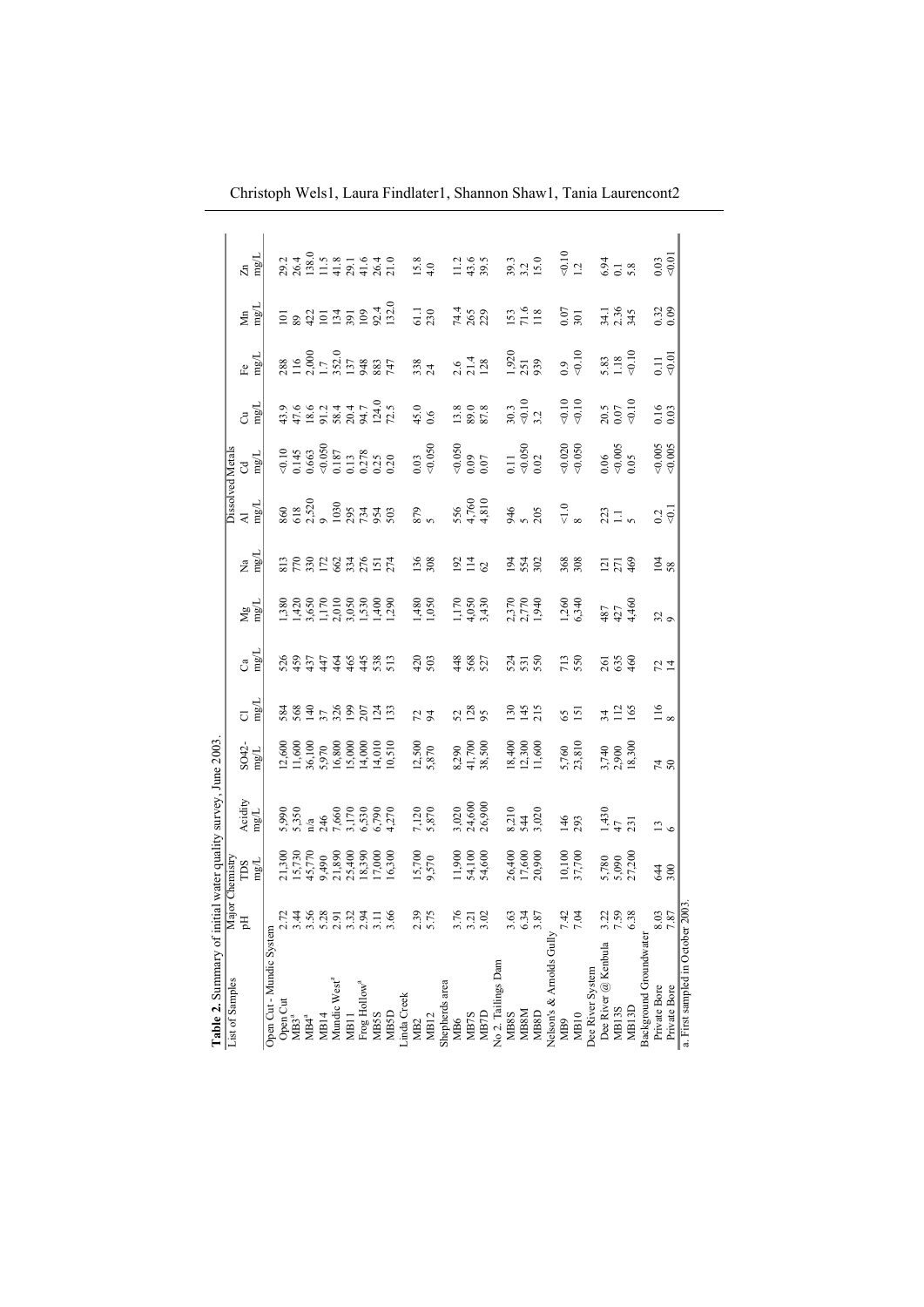the buffering of the local groundwater in this area. However, groundwater in Arnold's Gully shows much higher TDS (higher SO4 and Mg) than in Nelson's Gully suggesting significantly higher ARD loading (presumably seepage from Horsepaddock Dump and recharge from the highly contaminated Arnolds Creek).

Groundwater in the Dee River Valley (in the alluvial aquifer as well as underlying fractured bedrock) at Kenbula weir is also well-buffered (Type 3 water) due to the presence of carbonate minerals in the alluvial sediment and underlying fractured bedrock (tonalite). Note however that groundwater in the alluvial sediments is significantly more dilute than groundwater in the underlying fractured bedrock, likely due to mixing with the Dee River water. The buffering in the "Dee River aquifer" represents a major attenuation mechanism, which limits the current release of metals into the Dee River and the downstream environment.

# **4 Discussion**

#### **4.1 Conceptual Model of Groundwater Flow**

A generalized conceptual model of groundwater flow at the Mt Morgan mine site was developed based on the results of the 2003 field investigation. The conceptual hydrogeological model for the Mt Morgan mine site is illustrated in Fig. 2 and is summarized below.

The local aquifer system can be subdivided into the following hydrostratigraphic units: (i) mine waste material (waste rock and/or tailings); (ii) highly weathered bedrock ("saprolite"); (iii) partially weathered, fractured bedrock, and (iv) tight bedrock ("basement rock"). In general, the majority of groundwater flow occurs in permeable mine waste (where placed in topographic lows they may saturate) and in shallow bedrock (saprolite and fractured bedrock). The deeper bedrock (say >20 m below original ground surface) is typically significantly less permeable and does not carry significant amounts of groundwater flow.

Historic drainage channels (e.g. Mundic Creek, Linda Creek) typically represent areas of preferred groundwater flow owing to the historic placement of more permeable mine waste, the presence of more permeable colluvial/alluvial deposits, and/or the presence of fracturing and/or leaching in the underlying bedrock.

The backfilled and flooded Open Cut/Sandstone Gully (OCSG) represents an important local source/sink for groundwater and seepage on the mine site. Groundwater originating upgradient of the OCSG (including seepage from Dam 8 and Western Dumps) discharges into the Open Pit. At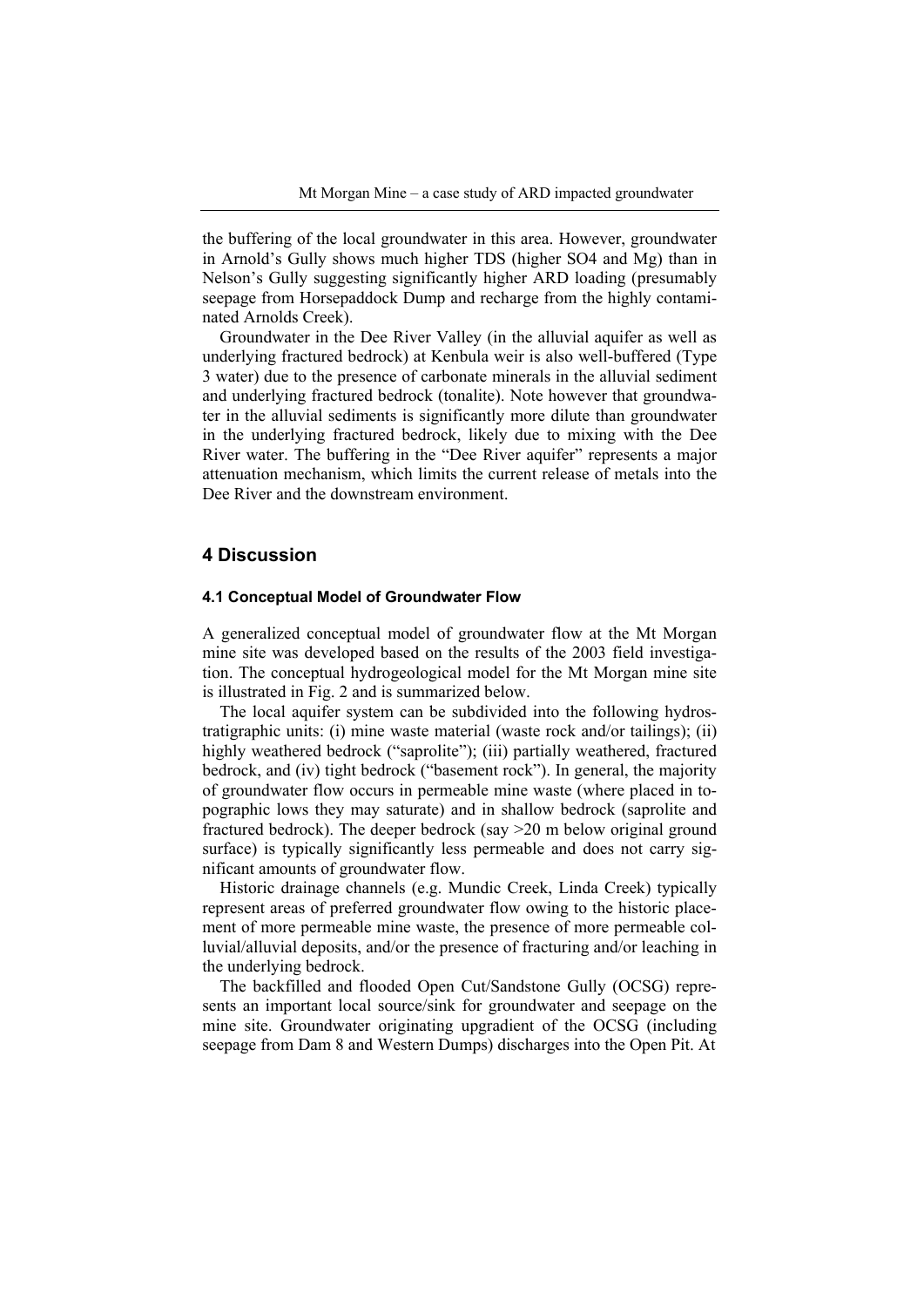Christoph Wels1, Laura Findlater1, Shannon Shaw1, Tania Laurencont2



**Fig. 2.** Conceptual model of groundwater flow at Mt Morgan.

the same time, the flooded OCSG represents an important source of recharge to the groundwater system downgradient of the OCSG. The majority of seepage occurs along the Mundic Valley (through permeable mine waste). There is no indication, however, of seepage from the Open Cut towards Linda Gully.

The primary source of recharge to the groundwater system (other than seepage from the OCSG) is via net infiltration (precipitation – evapotranspiration) into the natural ground and mine waste units (waste rock dumps and tailings impoundments). Net infiltration into mine-disturbed areas is believed to be significantly higher than in undisturbed areas due to the unconsolidated nature of the material (increasing surface infiltration) and lack of vegetation (reducing evapotranspiration).

The Dee River aquifer is believed to represent a discharge zone for regional groundwater flow. In other words, significant movement of groundwater beyond the Dee River valley (towards the west) is not believed to occur (note that this hypothesis is primarily based on water quality data rather than water level measurements).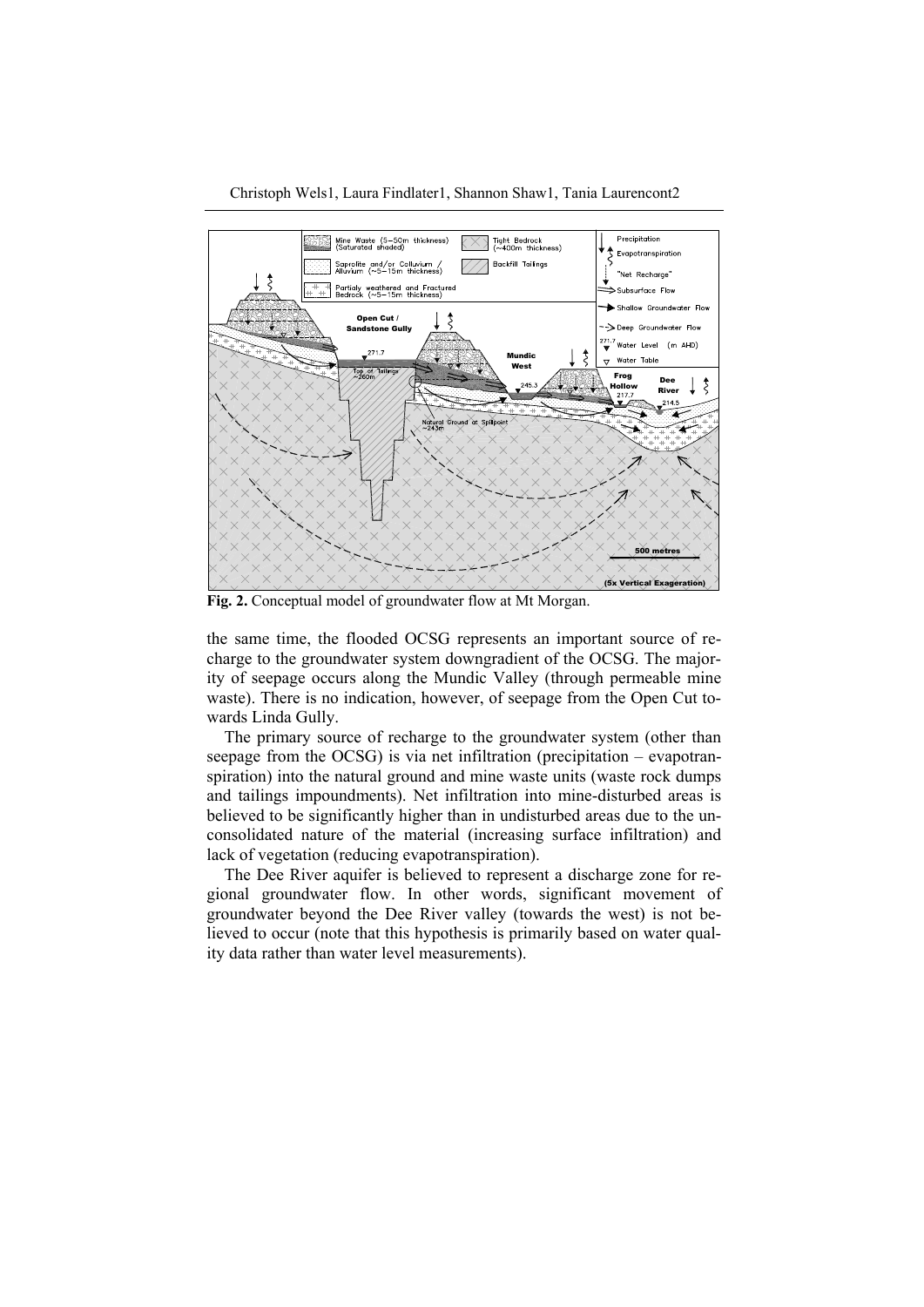#### **4.2 Estimate of Open Cut Seepage to SIS**

The conceptual model suggests that seepage from the Open Cut/Sandstone Gully represents a major source of current seepage to the seepage interception system (and potentially the Dee River) (Fig. 2). A quantification of seepage from the Open Cut was required to evaluate the net benefit of alternative rehabilitation options for the open cut (e.g. dry backfill vs. water cover). Water quality data were used to estimate the relative contribution of seepage from the Open Cut/Sandstone Gully to the seepage intercepted along Mundic Creek and Linda Creek.

Figure 3 shows a scatter plot of chloride versus sodium for various water samples collected from monitoring wells, seeps and sumps in the Mundic Creek/Linda Creek area in June 2003 (where missing, results from October 2003 are shown). It can be seen that the open cut water is significantly enriched in sodium and chloride compared to local groundwater not influenced by open cut seepage (e.g. MB2 and MB14). The majority of groundwater and seepage samples show intermediate concentrations of sodium and chloride along a "mixing line" between those two "endmembers". The elevated concentrations of sodium and chloride in the open cut are likely due to the use of reagents containing sodium (primarily NaCN and NaOH) and chloride during tailings reprocessing.

Sodium and chloride were used as tracers to estimate the relative contribution of seepage from the Open Cut/Sandstone Gully to various seeps and groundwater using the following mixing equation:

$$
\%
$$
 Seepage from Open Cut=

$$
\frac{(C_{obs} - C_{net \text{ rectangle}})}{(C_{open \text{ cut}} - C_{net \text{ rectangle}})}
$$
(1)

where  $C =$  concentrations of sodium or chloride in mg/L. The results of the mixing calculations are summarized in Table 3.

The mixing calculations suggest that seepage from the Open Cut represents about 79% of all seepage intercepted in Mundic West but only about 25% of the seepage intercepted in Frog Hollow (under baseflow conditions). Assuming seepage extraction rates of 7.0 L/s and 4.0 L/s for Mundic West and Frog Hollow under current baseflow conditions (Greg Bartley, pers. Comm.), the total amount of seepage from the Open Cut currently intercepted in the SIS would be about 5.5 L/s (Mundic West) plus 1 L/s (Frog Hollow) for a combined total of about 6.5 L/s.

Note that the concentrations of Na and Cl observed in the Linda Creek area (MB2, MB12 and Slag Dump Seepage East) were generally much lower than those in the Open Cut and Mundic Creek area suggesting only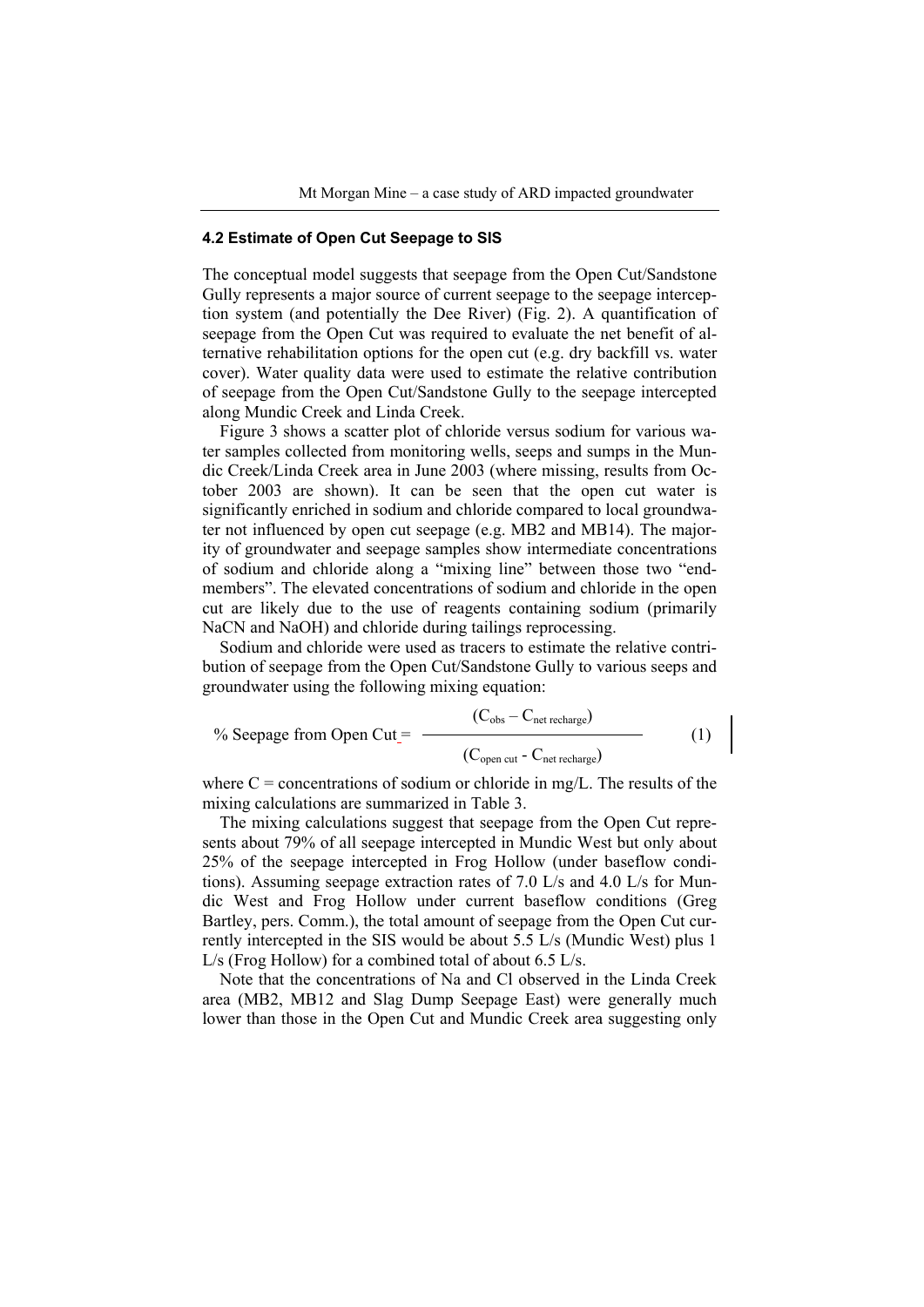Christoph Wels1, Laura Findlater1, Shannon Shaw1, Tania Laurencont2



**Fig. 3.** Sodium versus chloride in open cut and downstream monitoring wells.

minor contributions (if any) from the Open Cut to this drainage. Similarly, low concentrations of Na and Cl were also observed in seepage in the Shepherds area (MB6, MB7S/D) suggesting that seepage from the Open Cut to this part of the mine site is also insignificant (data not shown here).

In summary, our analysis suggests that seepage from the Open Cut/Sandstone Gully is primarily restricted to the Mundic Creek valley. Seepage from the Open Cut to the SIS has been estimated to be about 6.5 L/s (based on water quality), representing only about 60% of all seepage extracted in the Mundic area. The remaining 40% represent subsurface flow (discharging as toe seepage) and groundwater flow (discharging into the sumps below natural ground). While some of this seepage may represent water released from storage in the natural aquifer material, the majority likely represents seepage released from storage in the mine waste units ("net recharge").

### **4.3 Estimates of Seepage to Dee River System**

One of the primary objectives of this study was an assessment of the amount of seepage by-passing the existing seepage interception system and entering the Dee River. A preliminary assessment of these seepage rates was made using Darcy's Law. For this purpose, the Dee River was subdivided into three reaches (Table 4). For each reach, representative estimates of hydraulic conductivity, saturated thickness and hydraulic gradients were used to estimate groundwater flow to the Dee River.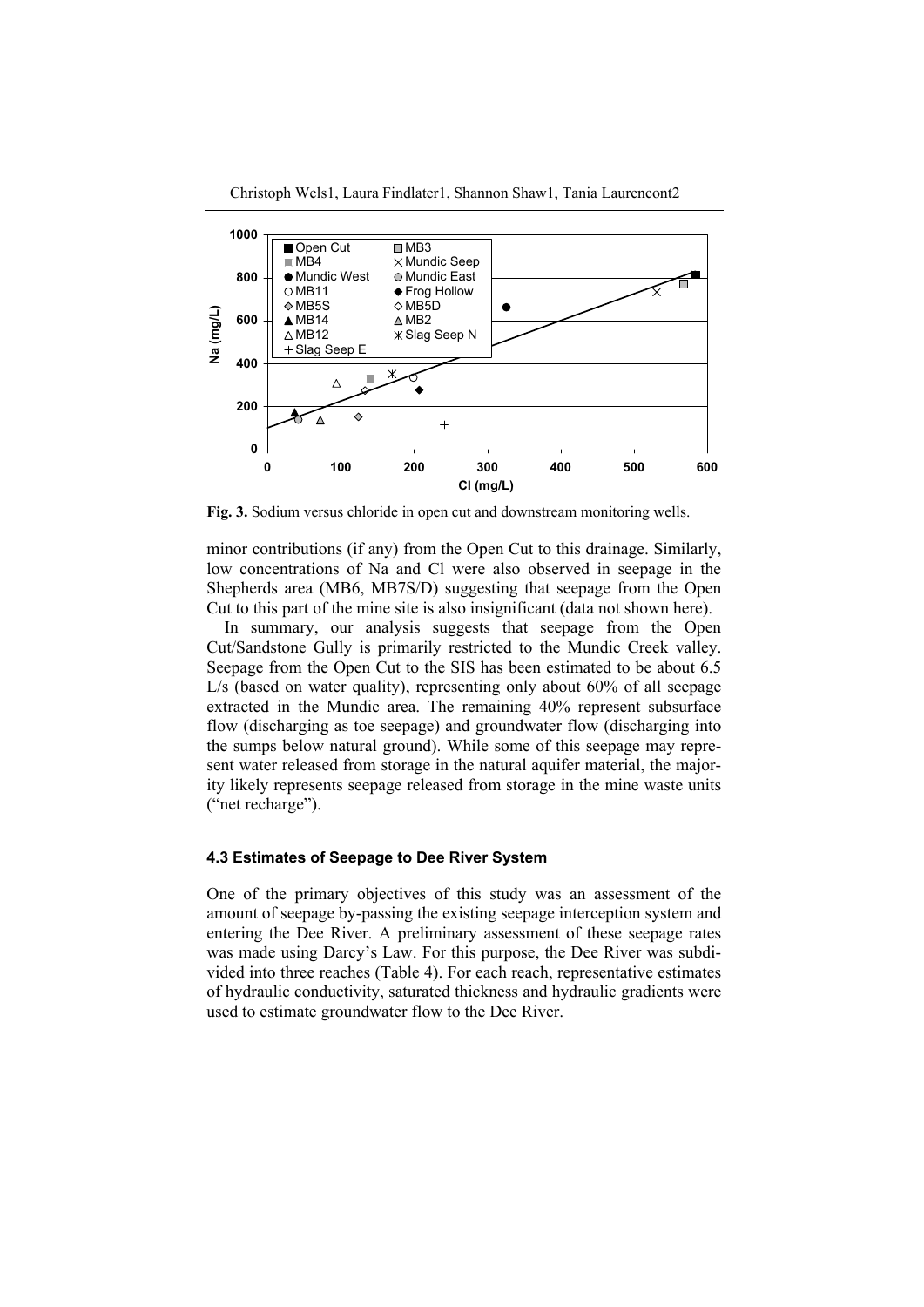Mt Morgan Mine – a case study of ARD impacted groundwater

| Location                             |                | <b>Tracer Concentration</b> |           | Seepage from Open Cut (%) |         |
|--------------------------------------|----------------|-----------------------------|-----------|---------------------------|---------|
|                                      | $(Baseflow)^a$ |                             |           |                           |         |
|                                      | Сl             | Na                          | Cl used   | Na used                   | Average |
|                                      | (mg/L)         | (mg/L)                      | as tracer | as tracer                 |         |
| Sources (Endmembers of Mixing Model) |                |                             |           |                           |         |
| Open Cut                             | 584            | 813                         | 100%      | 100%                      | 100%    |
| assumed back-                        | $\theta$       | 100                         | 0%        | $0\%$                     | 0%      |
| ground                               |                |                             |           |                           |         |
| <b>Upper Mundic Valley</b>           |                |                             |           |                           |         |
| MB <sub>3</sub>                      | 568            | 770                         | n/a       | 94%                       | 94%     |
| MB4D                                 | 140            | 330                         | 24%       | 32%                       | 28%     |
| Mundic Seep                          | 581            | 700                         | 99%       | 84%                       | 92%     |
| North                                |                |                             |           |                           |         |
| Mundic Seep                          | 531            | 728                         | 91%       | 88%                       | 89%     |
| ("Waterfall")                        |                |                             |           |                           |         |
| Mundic West                          | n/a            | 662                         | n/a       | 79%                       | 79%     |
| Middle Mundic Valley                 |                |                             |           |                           |         |
| MB14                                 | 37             | 152                         | 6%        | 7%                        | 7%      |
| MB11                                 | 199            | 323                         | 34%       | 31%                       | 33%     |
| Mundic East                          | n/a            | 136                         | n/a       | 5%                        | 5%      |
| Lower Mundic Valley                  |                |                             |           |                           |         |
| Slag Dump See-                       | n/a            | 351                         | n/a       | 35%                       | 35%     |
| page North                           |                |                             |           |                           |         |
| Frog Hollow                          | n/a            | 276                         | n/a       | 25%                       | 25%     |
| MB5S                                 | 124            | 145                         | 21%       | 6%                        | 14%     |
| MB <sub>5</sub> D                    | 133            | 285                         | 23%       | 26%                       | 24%     |
| Linda Creek                          |                |                             |           |                           |         |
| MB <sub>2</sub>                      | 60             | 130                         | 10%       | 4%                        | 7%      |
| MB12                                 | 85             | 331                         | 14%       | 32%                       | 23%     |
| Slag Dump See-                       | 241            | 118                         | 41%       | 2%                        | 22%     |
| page East                            |                |                             |           |                           |         |

**Table 3.** Estimated contributions of Open Cut/Sandstone Gully.

a.Average of June and October 2003 sampling rounds.

Table 4 summarizes the input parameters and resulting estimates of seepage from the mine site to the Dee River along the three reaches. These Darcy calculations are based on a limited number of boreholes and hydraulic testing data and therefore have to be considered preliminary. Nevertheless, they illustrate that the majority of seepage to the Dee River likely occurs as shallow seepage, in particular along old stream channels, which have been in-filled with relatively coarse tailings during the early stages of mining. Additional drilling would be required to better delineate the extent of these tailings deposits and to refine these preliminary seepage estimates.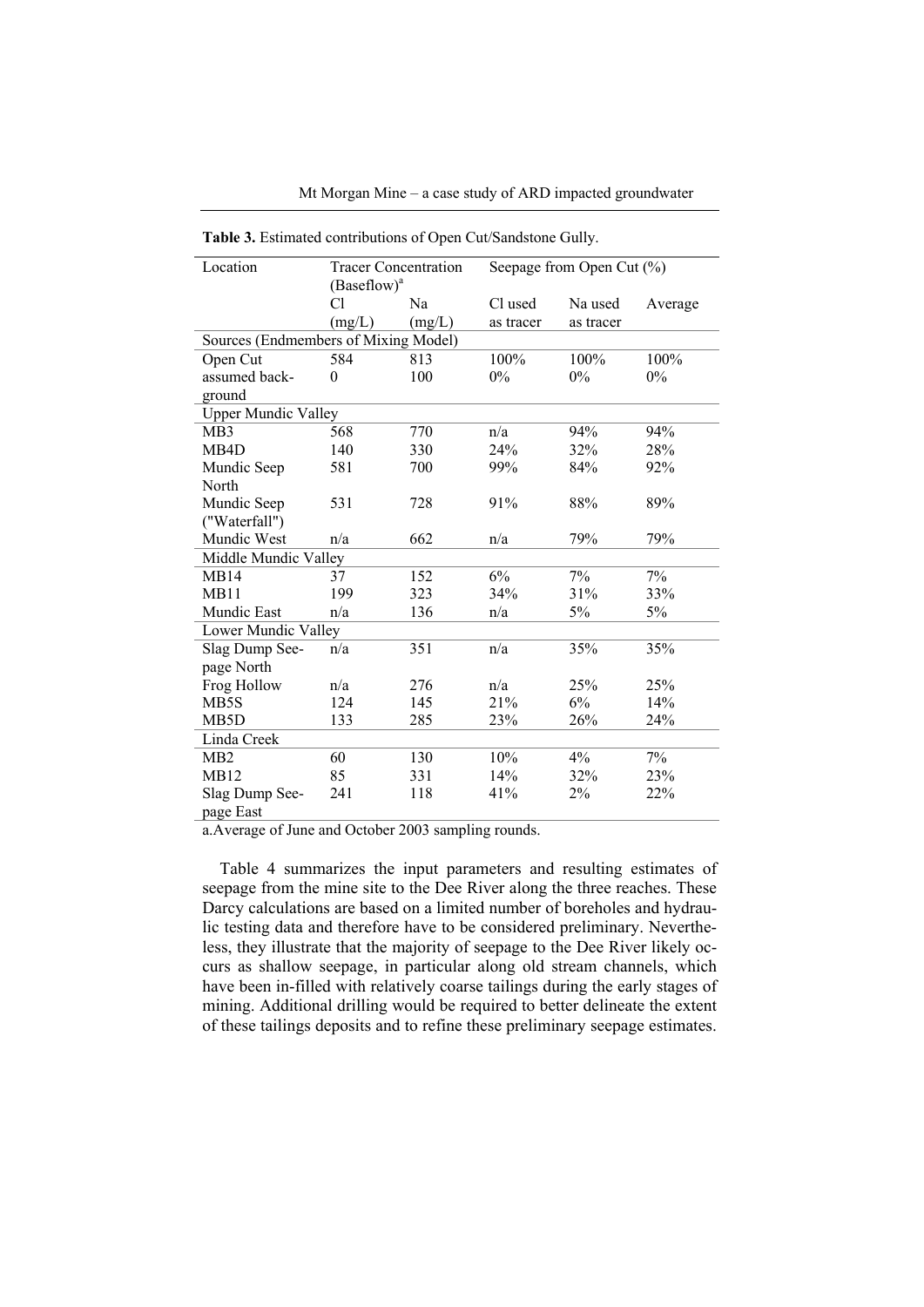Christoph Wels1, Laura Findlater1, Shannon Shaw1, Tania Laurencont2

| Dee River reach Aquifer unit       |                                                  | Linear<br>length of gradient<br>reach | Hydraulic Aquifer | thickness | K        | Estimated<br>seepage from<br>minesite |
|------------------------------------|--------------------------------------------------|---------------------------------------|-------------------|-----------|----------|---------------------------------------|
|                                    |                                                  | (m)                                   | (m/m)             | (m)       | (m/s)    | (L/s)                                 |
| Dee River Dams<br>(Dams $6, 4$ and | Saprolite/Tailings <sup><math>4</math></sup> 650 |                                       | 0.013             | 5         | $9.E-06$ | 0.38                                  |
| $5)^a$                             | Fractured bedrock 1650                           |                                       | 0.013             | 20        | $4.E-07$ | 0.17                                  |
| Mundic Reach                       | Saprolite/Tailings $b$ 150                       |                                       | 0.023             | 5         | 5.E-05   | 0.79                                  |
|                                    | Fractured bedrock 750                            |                                       | 0.023             | 10        | 4.E-07   | 0.07                                  |
| Shepherds Reach                    | Saprolite                                        | 800                                   | 0.1               | 5         | $7.E-07$ | 0.28                                  |
|                                    | Fractured bedrock                                | 800                                   | 0.1               | 10        | $2.E-07$ | 0.16                                  |
|                                    |                                                  |                                       |                   |           | TOTAL    | 1.85                                  |

**Table 4.** Estimates of seepage to Dee River (including underlying aquifer system).

a. Permeable tailings present only along Dam 6 reach.<br>b. Permeable tailings believed to be present only in historic Mundic & Linda Creek channels. b. Permeable tailings believed to be present only in historic Mundic & Linda Creek channels.

The total seepage from the Mt Morgan mine site to the Dee River has been estimated to be about 1.8 L/s (160 m<sup>3</sup>/day). This seepage rate is orders of magnitudes less than streamflow observed during runoff events in the Dee River (typically 300 to 3,000 L/s). However, this seepage can provide a substantial contribution to the Dee River during extended dry spells. During these periods, the Dee River has no "measurable" surface flow, but some underflow in the very permeable stream sediments below Kenbula weir undoubtedly occurs.

Note that the SIS currently collects about 13.8 L/s during baseflow conditions (Greg Bartley pers. Comm.). These calculations would suggest that the SIS currently intercepts about 90% of all seepage from the site.

## **5 Conclusions and Future Work**

The hydrogeology of the Mt Morgan mine site has been profoundly altered by historic and recent mining activities. Excavation, backfilling and flooding of the Open Cut/Sandstone Gully (OCSG) has resulted in significant subsurface flow though the fill material placed in Mundic Valley (above the natural ground surface). This subsurface flow represents as much 79% of all seepage intercepted in Mundic West and 25% of seepage intercepted in Frog Hollow (for a combined total of about 6.5 L/s) under baseflow conditions.

In addition, placement of waste rock and tailings in other parts of the mine site has significantly altered the recharge pattern to the groundwater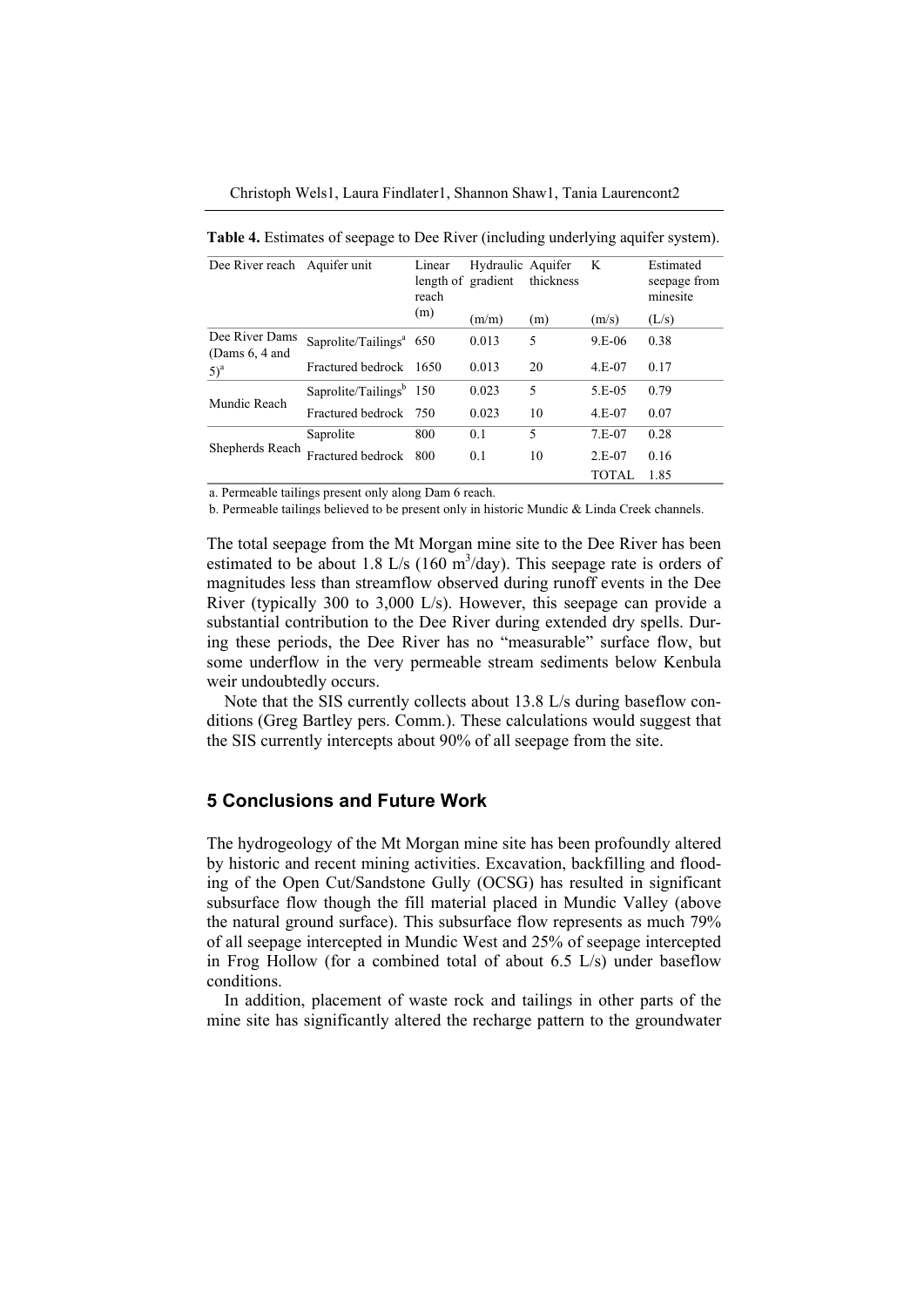system. Seepage from these mine waste units now represents a major component of the overall recharge to the local groundwater system.

The total amount of groundwater seepage entering the Dee River system (Dee River and underlying aquifer) has been estimated to be about 1.8 L/s. This seepage rate is significantly smaller than the amount of seepage currently intercepted (13.8 L/s) suggesting a very high efficiency of the existing SIS. Detailed monitoring of groundwater levels and groundwater quality is currently on-going to evaluate the seasonal variation of groundwater flow and seepage rates to the Dee River system.

The results of the 2003 field investigation were used to develop a numerical groundwater flow model for the Mt Morgan mine site (in progress). The observed groundwater levels and the estimated seepage rates provide calibration targets for this model. Once calibrated, this groundwater flow model will be used to obtain independent estimates of seepage bypassing the SIS and reaching the Dee River system. This groundwater flow model will also be used to evaluate the influence of alternative rehabilitation strategies on seepage rates to the SIS and contaminant loading to the Dee River system.

### **Acknowledgements**

The authors would like to thank the staff from the Department of Natural Resources & Mines in Rockhampton (Mt Morgan Mine Rehabilitation Program) for their support throughout this study. Special thanks go to Greg Bartley (NR&M) for logistical support during the field investigation and Mike Fawcett (Mike Fawcett Rehabilitation Services) for assisting in the field program.

### **References**

- Bouwer H, Rice RC (1976) A slug test for determining hydraulic conductivity in unconfined aquifers with completely or partially penetrating wells. Water Resour. Res. 12(3) 423
- Cooper HH, Jacob CE (1946) A generalized graphical method for evaluating formation constants and summarizing well-field history, Eos Trans, American Geophysical Union 27(4) 526
- Cooper HH, Bredehoeft JD and Papadopulos IS (1967) Response of a finite diameter well to an instantaneous charge of water, Water Resour. Res. 3(1) 263
- EWL Sciences Pty Ltd. (2001) Contaminant Source Study, Mt Morgan Mine. Prepared for Qld Dept of Natural Resources and Mines May 2001